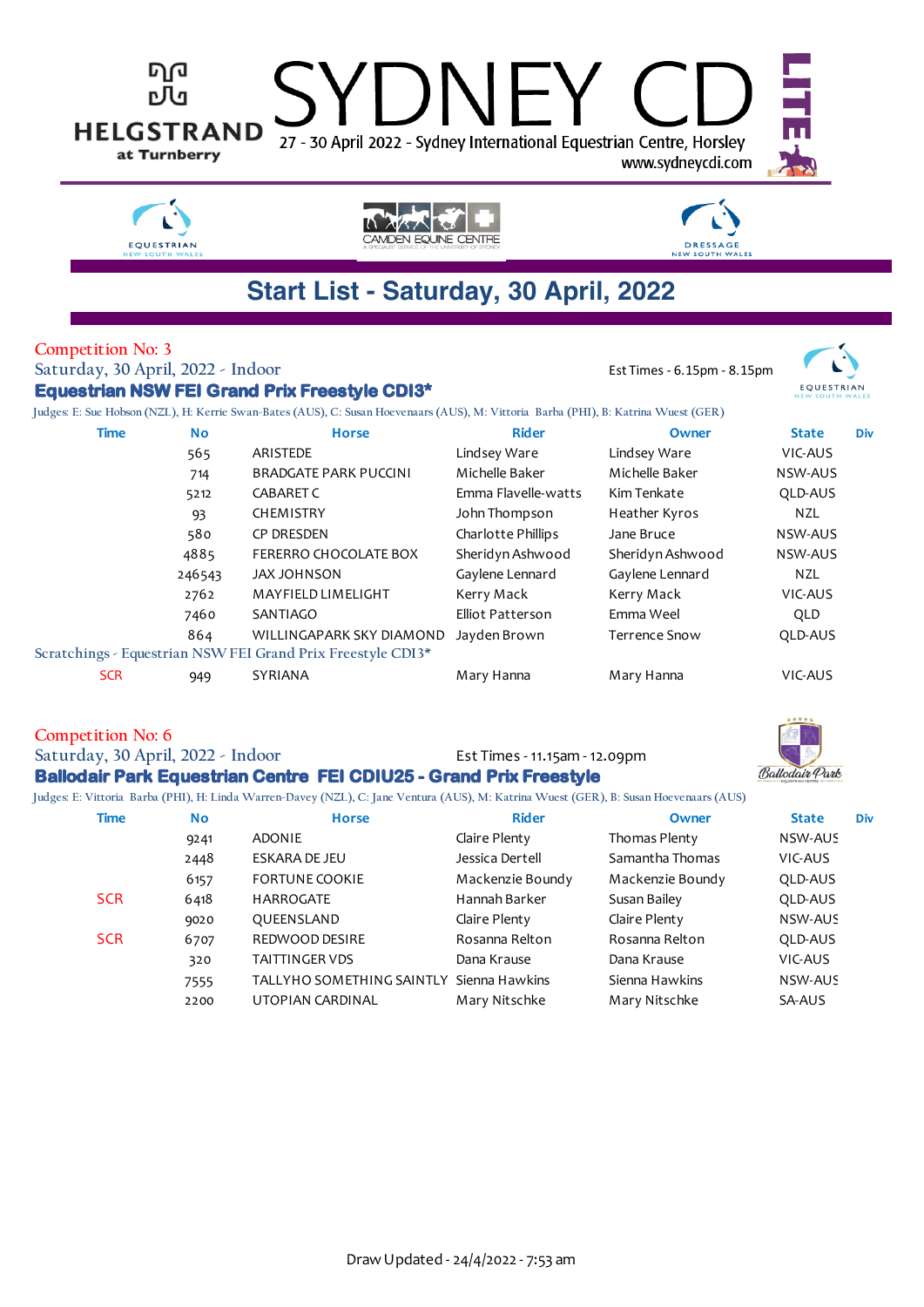

 REMI LAURIES JOY Danielle Mcmahon Danielle McMahon QLD-AUS SANLIRRA XCEPTIONAL Caitlyn Dulhunty Caitlyn Dulhunty NSW-AUS 123 SWS DEBUTANTE Amy Bachmann Amy Bachmann SIC-AUS YARRAMEE B BEAR Hannah Shippen Hannah Shippen VIC-AUS

SCR 2744 DIAMONTE NOIR Natasha Moody Natasha Moody VIC-AUS

**Scratchings - Agnes Banks Equine Clinic - FEI Young Rider Freestyle CDIY**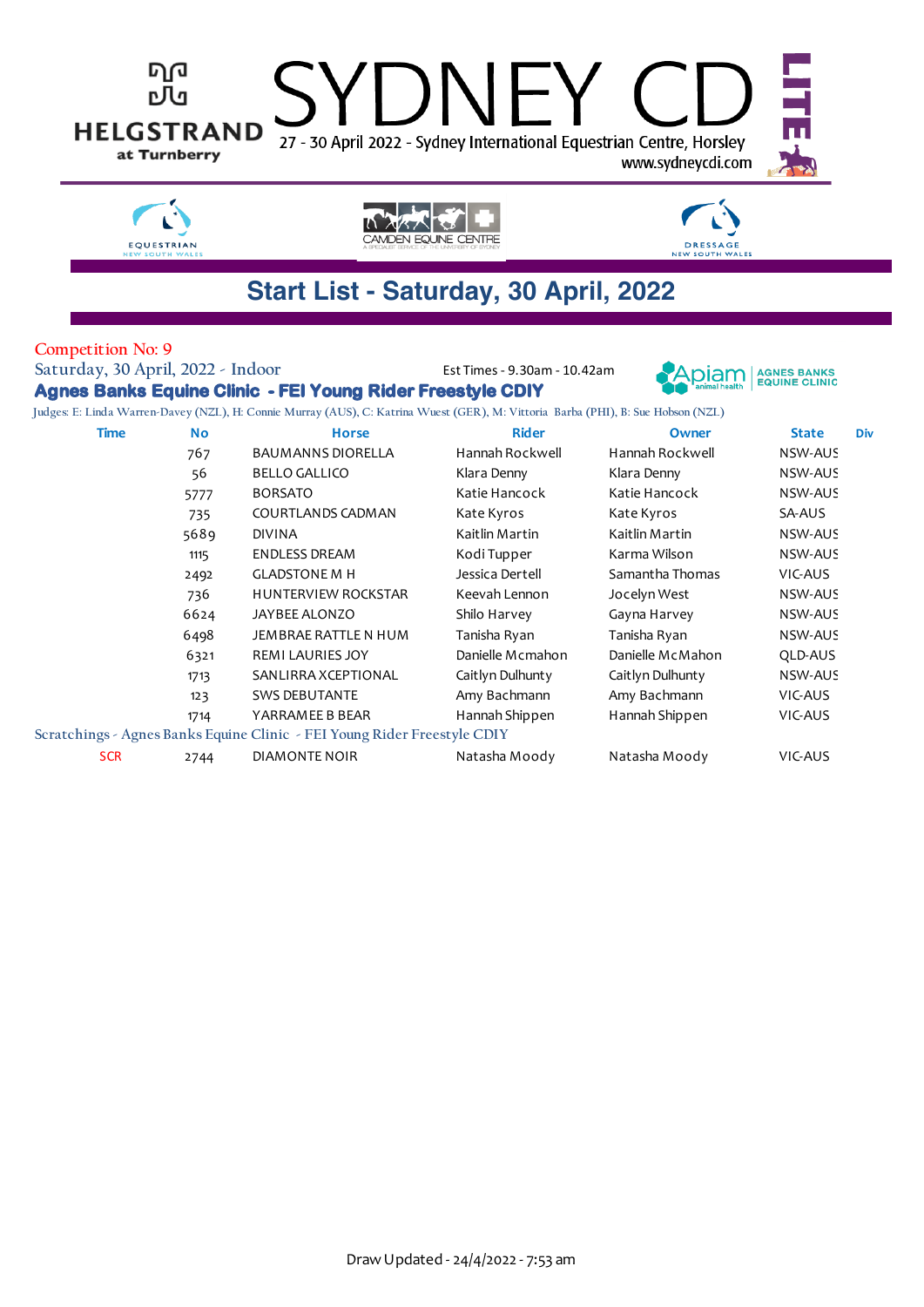



CAMDEN EQUINE CENTRE

### **Competition No: 12**

**Saturday, 30 April, 2022 - Arena 1A** Est Times - 11.25am - 12.45pm

EQUESTRIAN

**Kohnkes Own FEI Intermediate Freestyle CDN**

# **Kohnke's Own®**

**DRESSAGE**<br>NEW SOUTH WA

**Judges: E: Virginia Creed (VIC), H: Connie Murray (QLD), C: Jobina Kennedy (NSW), M: Jacqui Winspear (NSW), B: Kerrie Swan-Bates (TAS)**

| <b>Time</b> | <b>No</b> | <b>Horse</b>                    | <b>Rider</b>          | Owner                                           | <b>State</b> | Div        |
|-------------|-----------|---------------------------------|-----------------------|-------------------------------------------------|--------------|------------|
|             | 1410      | ADLANTA MARCELLA                | Sara Mcdonald         | Sara McDonald                                   | <b>VIC</b>   |            |
|             | 483       | ASHWOOD PARK PRESCOTT           | Sheridyn Ashwood      | Sheridyn Ashwood                                | <b>NSW</b>   |            |
|             | 1126      | <b>BC SANGRIA</b>               | Katina Smith          | Katina Smith                                    | <b>NSW</b>   |            |
|             | 509       | <b>BENICIA</b>                  | Nina Boyd             | Nina Boyd                                       | <b>ACT</b>   |            |
|             | 7670      | <b>BLOOMERS SIMPLY THE BEST</b> | Megan Bryant          | Melanie Bloom                                   | <b>NSW</b>   |            |
|             | 5560      | <b>BRADGATE PARK REGGAE</b>     | Rachelle Hirst        | Rachelle Hirst                                  | <b>NSW</b>   |            |
|             | 72        | <b>CAMPARIAS</b>                | Charlotte Waterman    | Charlotte Waterman                              | <b>NSW</b>   |            |
|             | 498       | <b>CHALLENGER FLORENCIA R</b>   | Rochelle King-andrews | Rochelle King-Andrews                           | <b>NSW</b>   |            |
|             | 2558      | <b>CLYRO RUFUS</b>              | Leah Troldahl         | Leah Troldahl                                   | <b>NSW</b>   | <b>AOR</b> |
|             | 7808      | <b>DAENARYS</b>                 | Alexis Hellyer        | Alexis Hellyer                                  | QLD          |            |
|             | 339       | <b>FAIRBANKS DON RUBEN</b>      | Sydney Evans          | Helen McLennan                                  | <b>NSW</b>   |            |
|             | 1626      | <b>FIDERSTAR</b>                | Rosann Tyler          | Rosann Tyler                                    | <b>NSW</b>   |            |
|             | 3669      | GRECO                           | Denise Rogan          | Liza Carver                                     | <b>NSW</b>   |            |
|             | 6712      | HIGHFIELDS BELLA VITA           | Deborah Oliver        | Deborah Oliver                                  | <b>VIC</b>   |            |
|             | 7060      | <b>JERMYN STREET</b>            | Sophia Redenbach      | Sophia Redenbach                                | <b>NSW</b>   |            |
|             | 2399      | KARABIL PARK SIR JAZZ           |                       | Hillary Mcgregor-Potter Hillary McGregor-Potter | QLD          |            |
|             | 2446      | LA JOY EDEN                     | Georgia Haythorpe     | Zoe Dennis                                      | VIC          |            |
|             | 931       | PR FIRENZ                       | <b>Emily James</b>    | <b>Emily James</b>                              | <b>NSW</b>   |            |
|             | 2808      | REVELWOOD DESTINY               | Sarah Hanslow         | Sarah Hanslow                                   | <b>NSW</b>   | <b>AOR</b> |
|             | 851       | <b>RIALTO HIT</b>               | Sally-jane Mcpherson  | Sally-Jane McPherson                            | <b>NSW</b>   | <b>AOR</b> |
|             | 1456      | <b>ROYALTY R</b>                | Serena Ireland        | Tracey Watson                                   | <b>NSW</b>   |            |
|             | 7625      | <b>SILMARILLION E</b>           | Robbie Mckinnon       | Corinne Watkins                                 | <b>NSW</b>   |            |
|             | 398       | TEMPLETON FURSTENIRO            | Jackson Stern         | Jackson Stern                                   | VIC          |            |
|             | 7812      | <b>VALHALLAI</b>                | Alexis Hellyer        | Alexis Hellyer                                  | QLD          |            |
|             | 4505      | WILLINGAPARK QUINCY B           | Jayden Brown          | <b>Terrence Snow</b>                            | QLD          |            |
|             | 1769      | YARRAMEE FONZIE                 | Justine Greer         | Justine Greer                                   | <b>VIC</b>   |            |
| Scratchings |           |                                 |                       |                                                 |              |            |
| <b>WTD</b>  | 979       | <b>WEALTH</b>                   | Pamela Bice           | Pamela Bice                                     | <b>NSW</b>   |            |
| <b>SCR</b>  | 9233      | THE ROYAL HUNTSMAN C            | Jodie Newall          | Jodie Newall                                    | <b>NSW</b>   |            |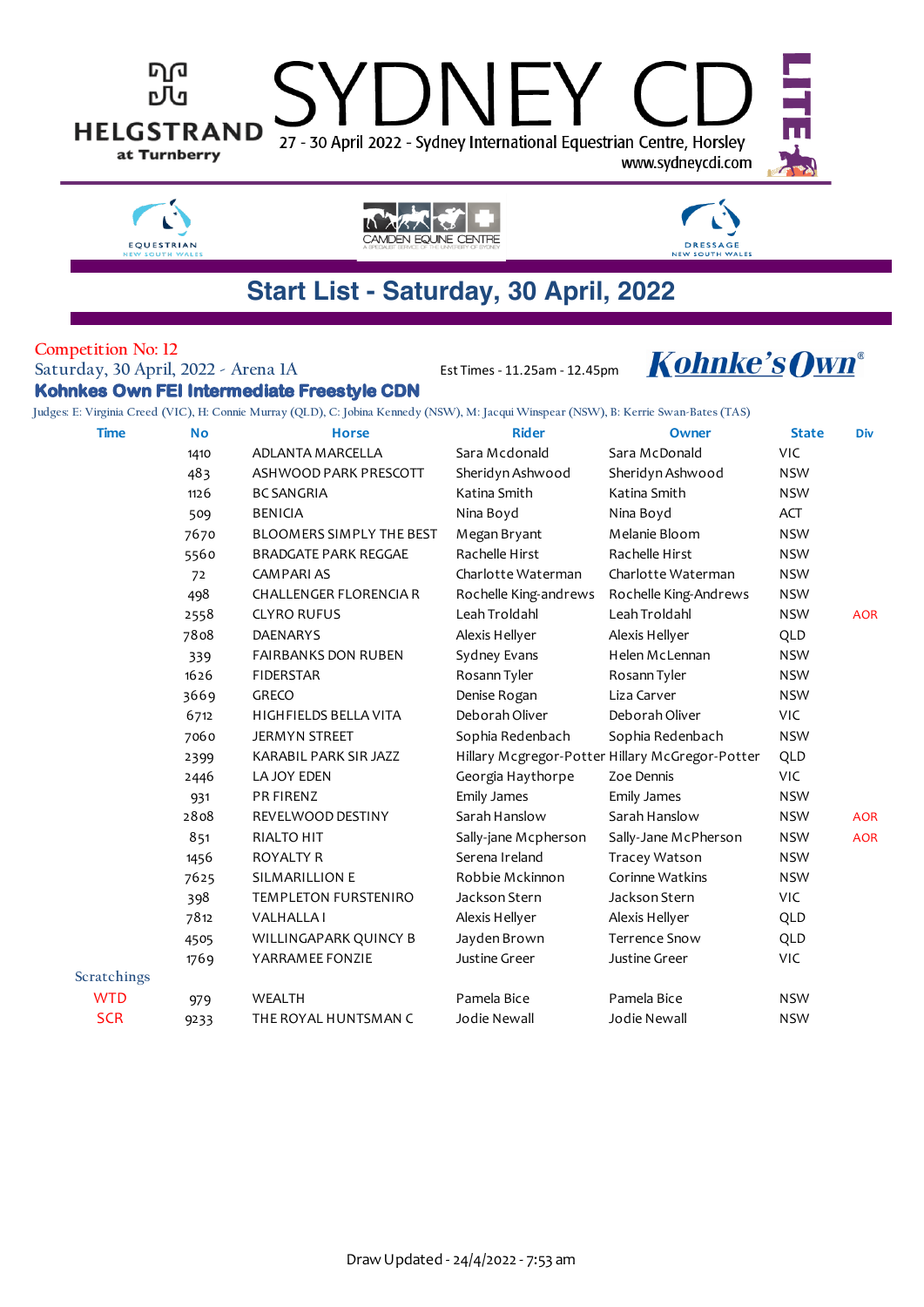

### **Start List - Saturday, 30 April, 2022**

### **Competition No: 15**

EQUESTRIAN

**Prydes FEI Inter A/B Freestyle CDN**

**Saturday, 30 April, 2022 - Arena 1A** Est Times - 1.30pm - 2.42pm



**Judges: E: Connie Murray (QLD), H: Kerrie Swan-Bates (TAS), C: Virginia Creed (VIC), M: Jobina Kennedy (NSW), B: Mary Seefried (QLD)**

| <b>Time</b> | <b>No</b> | <b>Horse</b>                    | <b>Rider</b>       | Owner                   | <b>State</b> | <b>Div</b> |
|-------------|-----------|---------------------------------|--------------------|-------------------------|--------------|------------|
|             | 3864      | <b>BATTLESTAR GALACTICA</b>     | Caroline Bonney    | Caroline Bonney         | QLD          |            |
|             | 9129      | <b>BZ RAFAEL</b>                | Breanna Tillitzki  | Breanna Tillitzki       | <b>NSW</b>   |            |
|             | 7247      | DAVINCI L                       | Lee Muir-Clarke    | Lee Muir-Clarke         | QLD          | <b>AOR</b> |
|             | 6219      | <b>F1SONNY BILL</b>             | Helen Macaskill    | Helen MacAskill         | <b>NSW</b>   | <b>AOR</b> |
|             | 3224      | FOR FUN 45                      | Danica Vansleve    | Danica and Liz Vansleve | QLD          |            |
|             | 1031      | <b>HOLLANDS BEND HIGHLANDER</b> | Jodie Dunstan      | Jodie Dunstan           | <b>NSW</b>   |            |
|             | 5971      | LAQUESTAR                       | Georgie Cham       | Georgie Cham            | QLD          | <b>AOR</b> |
|             | 1181      | LEGENDARY                       | Denise Rogan       | Denise Rogan            | <b>NSW</b>   |            |
|             | 2024      | MINDARAH PARK RAMIRUS           | Mary Warren        | Mary Warren             | <b>NSW</b>   |            |
|             | 5861      | QUANDO QUEEN                    | Robert Schmerglatt | Robert Schmerglatt      | <b>NSW</b>   |            |

**Competition No: 18**

Saturday, 30 April, 2022 - Indoor Est Times - 3.30pm - 5.09pm

**Camden Equine Centre Grand Prix Freestyle CDN**



**Judges: E: Linda Warren-Davey (NZL), H: Connie Murray (QLD), C: Mary Seefried (QLD), M: Jane Ventura (VIC), B: Jacqui Winspear (NSW)**

| Time       | <b>No</b>                      | <b>Horse</b>                  | <b>Rider</b>          | Owner                 | <b>State</b> | <b>Div</b> |
|------------|--------------------------------|-------------------------------|-----------------------|-----------------------|--------------|------------|
|            | 243                            | BYALEE WOW WIE RW             | Dimity Lourey         | John Melehan          | <b>NSW</b>   |            |
|            | 471                            | CHALLENGER JACARANDA          | Rochelle King-andrews | Rochelle King-Andrews | <b>NSW</b>   |            |
|            | 62                             | <b>DESERT STAR</b>            | Virginia Russell      | Virginia Russell      | NSW          | <b>AOR</b> |
|            | 3753                           | <b>DON RUBIN</b>              | Susan Elekessy        | Susan Elekessy        | <b>NSW</b>   |            |
|            | 8503                           | <b>FURSTEN HIT</b>            | Breanna Tillitzki     | Breanna Tillitzki     | <b>NSW</b>   |            |
|            | 272                            | <b>GALAXY</b>                 | Suzanne Hearn         | Suzanne Hearn         | <b>NSW</b>   |            |
|            | P <sub>1</sub> 8 <sub>27</sub> | <b>HILKENS DENALI</b>         | Alison Gill           | Wendy Lorincz         | <b>NSW</b>   |            |
|            | 5390                           | <b>IMMENHOF SCOUT</b>         | Matthew Lord          | Amy Lord              | QLD          |            |
|            | 671                            | <b>JORDAN</b>                 | Julie Bland           | Julie Bland           | QLD          |            |
|            | 3378                           | <b>JUST DANCE</b>             | Katina Smith          | Katina Smith          | NSW          |            |
|            | 2131                           | RICHMOND H                    | Melinda Hart          | Melinda Hart          | <b>NSW</b>   |            |
|            | 7698                           | <b>SANDRO BLISS</b>           | Rosann Tyler          | Rosann Tyler          | <b>NSW</b>   |            |
|            | 5470                           | SHARELLEN GADABOUT            | Justine Dean          | Justine Dean          | QLD          |            |
|            | 5846                           | TIMMY ALMIGHTY                | Annabelle Warren      | Martha Brister        | <b>NSW</b>   |            |
|            | 1165                           | <b>TOTAL RECALL</b>           | Jemma Heran           | Jemma Heran           | QLD          |            |
| <b>SCR</b> | 3833                           | <b>BLUEFIELDS FURSTENTANZ</b> | Alicia Ryan           | Alicia Ryan           | VIC.         |            |
|            |                                |                               |                       |                       |              |            |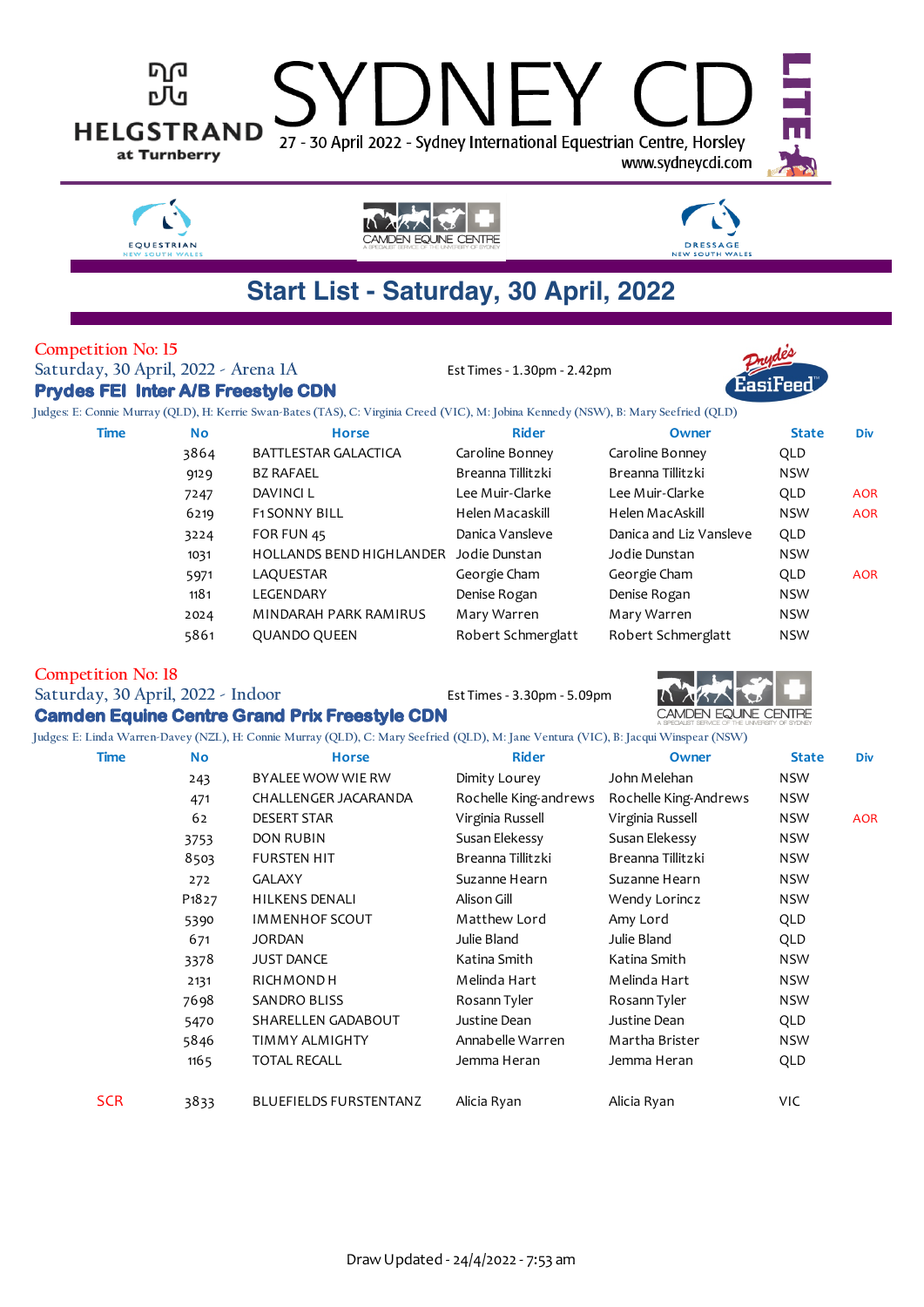| <b>NEW SOUTH WALE!</b><br>Start List - Saturday, 30 April, 2022<br><b>Competition No: 21</b><br>ባወ<br>Saturday, 30 April, 2022 - Arena 1A<br>ъU<br><b>Helgstrand at Turnberry FEI Junior Freestyle CDN-J</b><br><b>HELGSTRAND</b><br>Judges: E: Jane Ventura (VIC), C: Mary Seefried (QLD), M: Jobina Kennedy (NSW)<br>at Turnberry<br><b>Rider</b><br><b>Time</b><br><b>No</b><br><b>Horse</b><br>Owner<br><b>State</b><br>Div<br><b>BELLAIRE COBRA</b><br>Aila Garth<br>Aila Garth<br>7699<br>QLD<br>SA-AUS<br>COURTLANDS CADMAN<br>Kate Kyros<br>Kate Kyros<br>735<br>Oliver Mitchell<br>Oliver Mitchell<br><b>NSW</b><br>6203<br>DAVROL DIVA<br>Shiva Wiedemann<br>Beverly Wiedemann<br><b>NSW</b><br>DRUM OF FUN<br>2304<br><b>ELVERSACE</b><br>Maddison Vallender<br>Maddison Vallender<br><b>NSW</b><br>4092<br>7852<br><b>ENGEL D'OTTIE</b><br>Zara-jane Mead<br>Zara-Jane Mead<br>QLD<br>FALCON SUNDAY ROSE<br>Klara Denny<br><b>NSW</b><br>1614<br>Klara Denny<br>JAYBEE ANGELINA<br><b>Bronte Rigney</b><br><b>Bronte Rigney</b><br>QLD<br>6993<br>68<br>Elizabeth Taylor<br>Tonia Taylor<br><b>NSW</b><br>MAYBELLE MATILDA<br>Lucy Coventry<br>Laidley Nathan<br>VIC.<br>2263<br>QUIZZICAL<br>61<br>REDGUM JAMES 007<br>Rosemary Heagney<br>Rosemary Heagney<br><b>VIC</b><br>Maddison Vallender<br>Maddison Vallender<br><b>RONAN R</b><br><b>NSW</b><br>8491<br>Scratchings - FEI Junior Freestyle CDN-J<br><b>NINJA TURTLE</b><br><b>WTD</b><br>789<br>Kate Kyros<br>John Thompson<br>SA<br><b>SCR</b><br>Monet Stevenson<br><b>NSW</b><br>3208<br>DUBENDORF SANTA HIT<br>Monet Stevenson<br><b>Competition No: 24</b><br>Saturday, 30 April, 2022 - Arena 1A<br><b>Schockemoehle FEI Pony Freestyle CDN-P riders 12-16 years</b><br>Judges: E: Jane Ventura (VIC), C: Mary Seefried (QLD), M: Jobina Kennedy (NSW)<br><b>Rider</b><br><b>Time</b><br><b>No</b><br><b>Horse</b><br><b>State</b><br>Owner<br>Div<br>ALLENGREEN MEDALLIST<br>Ava Braniff<br>Ava Braniff<br><b>VIC</b><br>P3752<br>Jessica Skinner<br>Jessica Skinner<br><b>BURROWA BASHAR</b><br><b>NSW</b><br>P3309 | ባመ<br>நி<br><b>HELGSTRAND</b><br>27 - 30 April 2022 - Sydney International Equestrian Centre, Horsley<br>at Turnberry<br>www.sydneycdi.com |       |               |             |             |     |  |  |
|---------------------------------------------------------------------------------------------------------------------------------------------------------------------------------------------------------------------------------------------------------------------------------------------------------------------------------------------------------------------------------------------------------------------------------------------------------------------------------------------------------------------------------------------------------------------------------------------------------------------------------------------------------------------------------------------------------------------------------------------------------------------------------------------------------------------------------------------------------------------------------------------------------------------------------------------------------------------------------------------------------------------------------------------------------------------------------------------------------------------------------------------------------------------------------------------------------------------------------------------------------------------------------------------------------------------------------------------------------------------------------------------------------------------------------------------------------------------------------------------------------------------------------------------------------------------------------------------------------------------------------------------------------------------------------------------------------------------------------------------------------------------------------------------------------------------------------------------------------------------------------------------------------------------------------------------------------------------------------------------------------------------------------------------------------------------------------------------------|--------------------------------------------------------------------------------------------------------------------------------------------|-------|---------------|-------------|-------------|-----|--|--|
|                                                                                                                                                                                                                                                                                                                                                                                                                                                                                                                                                                                                                                                                                                                                                                                                                                                                                                                                                                                                                                                                                                                                                                                                                                                                                                                                                                                                                                                                                                                                                                                                                                                                                                                                                                                                                                                                                                                                                                                                                                                                                                   |                                                                                                                                            |       |               |             |             |     |  |  |
|                                                                                                                                                                                                                                                                                                                                                                                                                                                                                                                                                                                                                                                                                                                                                                                                                                                                                                                                                                                                                                                                                                                                                                                                                                                                                                                                                                                                                                                                                                                                                                                                                                                                                                                                                                                                                                                                                                                                                                                                                                                                                                   |                                                                                                                                            |       |               |             |             |     |  |  |
|                                                                                                                                                                                                                                                                                                                                                                                                                                                                                                                                                                                                                                                                                                                                                                                                                                                                                                                                                                                                                                                                                                                                                                                                                                                                                                                                                                                                                                                                                                                                                                                                                                                                                                                                                                                                                                                                                                                                                                                                                                                                                                   |                                                                                                                                            |       |               |             |             |     |  |  |
|                                                                                                                                                                                                                                                                                                                                                                                                                                                                                                                                                                                                                                                                                                                                                                                                                                                                                                                                                                                                                                                                                                                                                                                                                                                                                                                                                                                                                                                                                                                                                                                                                                                                                                                                                                                                                                                                                                                                                                                                                                                                                                   |                                                                                                                                            |       |               |             |             |     |  |  |
|                                                                                                                                                                                                                                                                                                                                                                                                                                                                                                                                                                                                                                                                                                                                                                                                                                                                                                                                                                                                                                                                                                                                                                                                                                                                                                                                                                                                                                                                                                                                                                                                                                                                                                                                                                                                                                                                                                                                                                                                                                                                                                   |                                                                                                                                            |       |               |             |             |     |  |  |
|                                                                                                                                                                                                                                                                                                                                                                                                                                                                                                                                                                                                                                                                                                                                                                                                                                                                                                                                                                                                                                                                                                                                                                                                                                                                                                                                                                                                                                                                                                                                                                                                                                                                                                                                                                                                                                                                                                                                                                                                                                                                                                   |                                                                                                                                            |       |               |             |             |     |  |  |
|                                                                                                                                                                                                                                                                                                                                                                                                                                                                                                                                                                                                                                                                                                                                                                                                                                                                                                                                                                                                                                                                                                                                                                                                                                                                                                                                                                                                                                                                                                                                                                                                                                                                                                                                                                                                                                                                                                                                                                                                                                                                                                   |                                                                                                                                            |       |               |             |             |     |  |  |
|                                                                                                                                                                                                                                                                                                                                                                                                                                                                                                                                                                                                                                                                                                                                                                                                                                                                                                                                                                                                                                                                                                                                                                                                                                                                                                                                                                                                                                                                                                                                                                                                                                                                                                                                                                                                                                                                                                                                                                                                                                                                                                   |                                                                                                                                            |       |               |             |             |     |  |  |
|                                                                                                                                                                                                                                                                                                                                                                                                                                                                                                                                                                                                                                                                                                                                                                                                                                                                                                                                                                                                                                                                                                                                                                                                                                                                                                                                                                                                                                                                                                                                                                                                                                                                                                                                                                                                                                                                                                                                                                                                                                                                                                   |                                                                                                                                            |       |               |             |             |     |  |  |
|                                                                                                                                                                                                                                                                                                                                                                                                                                                                                                                                                                                                                                                                                                                                                                                                                                                                                                                                                                                                                                                                                                                                                                                                                                                                                                                                                                                                                                                                                                                                                                                                                                                                                                                                                                                                                                                                                                                                                                                                                                                                                                   |                                                                                                                                            |       |               |             |             |     |  |  |
|                                                                                                                                                                                                                                                                                                                                                                                                                                                                                                                                                                                                                                                                                                                                                                                                                                                                                                                                                                                                                                                                                                                                                                                                                                                                                                                                                                                                                                                                                                                                                                                                                                                                                                                                                                                                                                                                                                                                                                                                                                                                                                   |                                                                                                                                            |       |               |             |             |     |  |  |
|                                                                                                                                                                                                                                                                                                                                                                                                                                                                                                                                                                                                                                                                                                                                                                                                                                                                                                                                                                                                                                                                                                                                                                                                                                                                                                                                                                                                                                                                                                                                                                                                                                                                                                                                                                                                                                                                                                                                                                                                                                                                                                   |                                                                                                                                            |       |               |             |             |     |  |  |
|                                                                                                                                                                                                                                                                                                                                                                                                                                                                                                                                                                                                                                                                                                                                                                                                                                                                                                                                                                                                                                                                                                                                                                                                                                                                                                                                                                                                                                                                                                                                                                                                                                                                                                                                                                                                                                                                                                                                                                                                                                                                                                   |                                                                                                                                            |       |               |             |             |     |  |  |
|                                                                                                                                                                                                                                                                                                                                                                                                                                                                                                                                                                                                                                                                                                                                                                                                                                                                                                                                                                                                                                                                                                                                                                                                                                                                                                                                                                                                                                                                                                                                                                                                                                                                                                                                                                                                                                                                                                                                                                                                                                                                                                   |                                                                                                                                            |       |               |             |             |     |  |  |
|                                                                                                                                                                                                                                                                                                                                                                                                                                                                                                                                                                                                                                                                                                                                                                                                                                                                                                                                                                                                                                                                                                                                                                                                                                                                                                                                                                                                                                                                                                                                                                                                                                                                                                                                                                                                                                                                                                                                                                                                                                                                                                   |                                                                                                                                            |       |               |             |             |     |  |  |
|                                                                                                                                                                                                                                                                                                                                                                                                                                                                                                                                                                                                                                                                                                                                                                                                                                                                                                                                                                                                                                                                                                                                                                                                                                                                                                                                                                                                                                                                                                                                                                                                                                                                                                                                                                                                                                                                                                                                                                                                                                                                                                   |                                                                                                                                            |       |               |             |             |     |  |  |
|                                                                                                                                                                                                                                                                                                                                                                                                                                                                                                                                                                                                                                                                                                                                                                                                                                                                                                                                                                                                                                                                                                                                                                                                                                                                                                                                                                                                                                                                                                                                                                                                                                                                                                                                                                                                                                                                                                                                                                                                                                                                                                   |                                                                                                                                            |       |               |             |             |     |  |  |
|                                                                                                                                                                                                                                                                                                                                                                                                                                                                                                                                                                                                                                                                                                                                                                                                                                                                                                                                                                                                                                                                                                                                                                                                                                                                                                                                                                                                                                                                                                                                                                                                                                                                                                                                                                                                                                                                                                                                                                                                                                                                                                   |                                                                                                                                            |       |               |             |             |     |  |  |
|                                                                                                                                                                                                                                                                                                                                                                                                                                                                                                                                                                                                                                                                                                                                                                                                                                                                                                                                                                                                                                                                                                                                                                                                                                                                                                                                                                                                                                                                                                                                                                                                                                                                                                                                                                                                                                                                                                                                                                                                                                                                                                   |                                                                                                                                            |       |               |             |             |     |  |  |
|                                                                                                                                                                                                                                                                                                                                                                                                                                                                                                                                                                                                                                                                                                                                                                                                                                                                                                                                                                                                                                                                                                                                                                                                                                                                                                                                                                                                                                                                                                                                                                                                                                                                                                                                                                                                                                                                                                                                                                                                                                                                                                   |                                                                                                                                            |       |               |             |             |     |  |  |
|                                                                                                                                                                                                                                                                                                                                                                                                                                                                                                                                                                                                                                                                                                                                                                                                                                                                                                                                                                                                                                                                                                                                                                                                                                                                                                                                                                                                                                                                                                                                                                                                                                                                                                                                                                                                                                                                                                                                                                                                                                                                                                   |                                                                                                                                            |       |               |             |             |     |  |  |
|                                                                                                                                                                                                                                                                                                                                                                                                                                                                                                                                                                                                                                                                                                                                                                                                                                                                                                                                                                                                                                                                                                                                                                                                                                                                                                                                                                                                                                                                                                                                                                                                                                                                                                                                                                                                                                                                                                                                                                                                                                                                                                   |                                                                                                                                            |       |               |             |             |     |  |  |
|                                                                                                                                                                                                                                                                                                                                                                                                                                                                                                                                                                                                                                                                                                                                                                                                                                                                                                                                                                                                                                                                                                                                                                                                                                                                                                                                                                                                                                                                                                                                                                                                                                                                                                                                                                                                                                                                                                                                                                                                                                                                                                   |                                                                                                                                            |       |               |             |             |     |  |  |
|                                                                                                                                                                                                                                                                                                                                                                                                                                                                                                                                                                                                                                                                                                                                                                                                                                                                                                                                                                                                                                                                                                                                                                                                                                                                                                                                                                                                                                                                                                                                                                                                                                                                                                                                                                                                                                                                                                                                                                                                                                                                                                   |                                                                                                                                            | P3442 | NOBLE EMPRESS | Ava Braniff | Ava Braniff | VIC |  |  |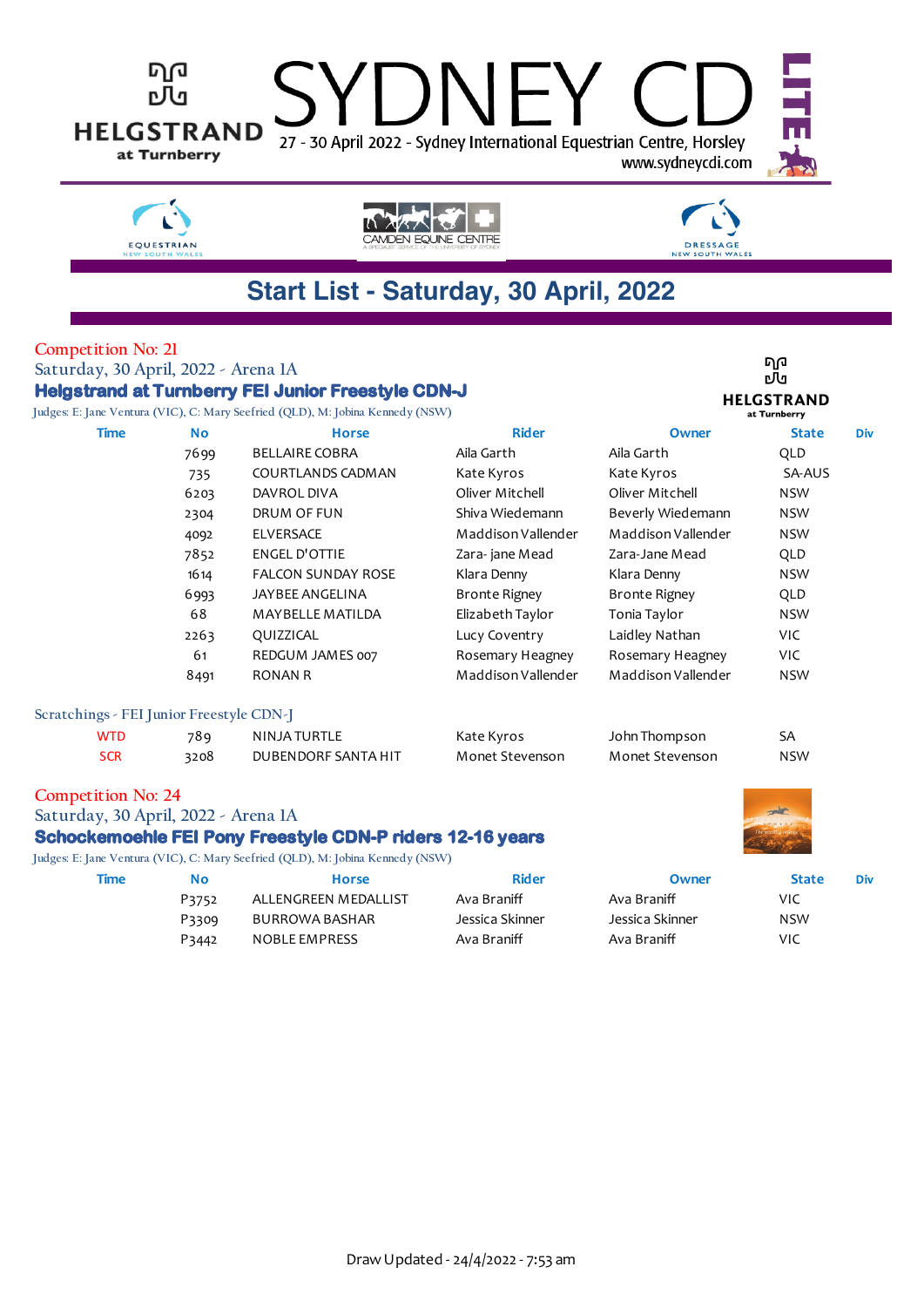

### **Start List - Saturday, 30 April, 2022**

#### **Competition No: 25 Saturday, 30 April, 2022 - Arena 2B HYGAIN Advanced 5B**

**Judges: E: Melinda Hart (NSW), C: Maria Schwennesen (QLD), M: Lee Howells (VIC)**

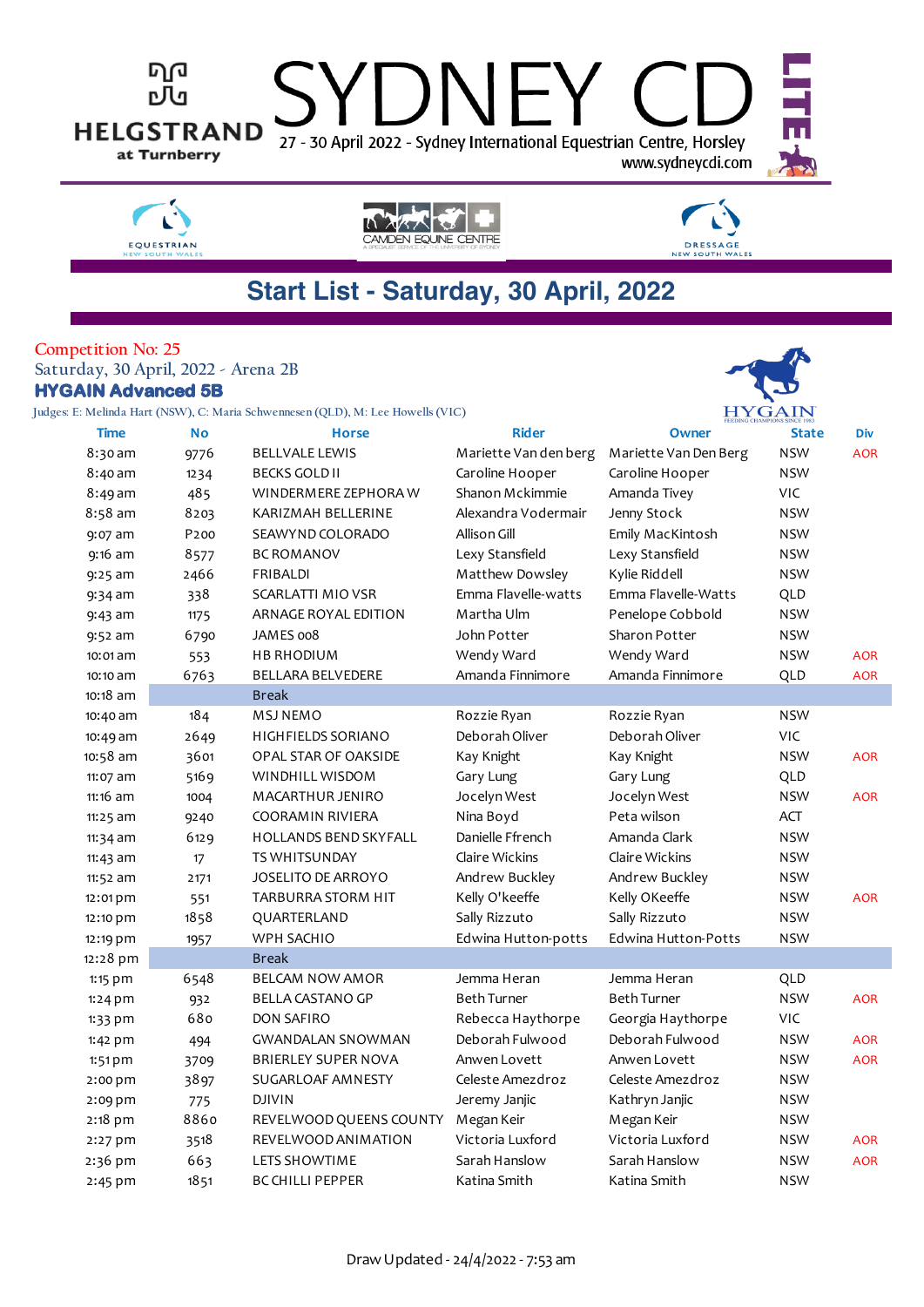

| Res 1                            | 2996              | QUINTO 26                       | Jayne Ferguson    | Jayne Ferguson      | <b>NSW</b> | <b>AOR</b> |
|----------------------------------|-------------------|---------------------------------|-------------------|---------------------|------------|------------|
| Res 2                            | 461               | <b>CALLUM PARK SAINT TROPEZ</b> | Lyndal Yelavich   | Karen Miller        | <b>NSW</b> |            |
| Res <sub>3</sub>                 | 780               | <b>BYALEE ZORRO</b>             | Dimity Lourey     | Dimity Lourey       | <b>NSW</b> |            |
| Res 4                            | 5569              | <b>MS BOLLINGER</b>             | Rachelle Hirst    | Rachelle Hirst      | <b>Nsw</b> |            |
| Res <sub>5</sub>                 | P <sub>1079</sub> | DAISYS DAVINA                   | Justin Worthy     | Vicki Chidgey       | <b>NSW</b> |            |
| Res 6                            | 8048              | EBONY PARK MONTE CARLO          | Kay Knight        | Kay Knight          | <b>NSW</b> | <b>AOR</b> |
| Res <sub>7</sub>                 | 6493              | <b>DOMSTAAR</b>                 | Saskia Smith      | Amanda Warren-Smith | <b>NSW</b> |            |
| Scratchings - HYGAIN Advanced 5B |                   |                                 |                   |                     |            |            |
| <b>SCR</b>                       | 6529              | SAN CHURO                       | Elizabeth Ballard | Emily Ballard       | QLD        |            |
| <b>SCR</b>                       | 1260              | BLUEBERRY 20                    | Terryann Drysdale | Terry Ann Drysdale  | <b>NSW</b> | <b>AOR</b> |
| <b>WTD</b>                       | 2276              | <b>BACHELOR</b>                 | John Thompson     | Sue West            | <b>NSW</b> |            |
| <b>WTD</b>                       | 626               | <b>GUT NEUENHOFS ELEGANZE</b>   | Ashlie Waters     | Ashlie Waters       | QLD        |            |
| <b>SCR</b>                       | 3838              | MACARTHUR QUINLAN               | Samantha Sidwell  | Samantha Sidwell    | <b>NSW</b> | <b>AOR</b> |
| <b>SCR</b>                       | 3807              | DAVROL DIAMANTE                 | Kate Wilson       | Kate Wilson         | QLD        |            |
| <b>SCR</b>                       | 7276              | <b>TESTAMENT</b>                | Julie Bland       | Julie Bland         | QLD        |            |
|                                  |                   |                                 |                   |                     |            |            |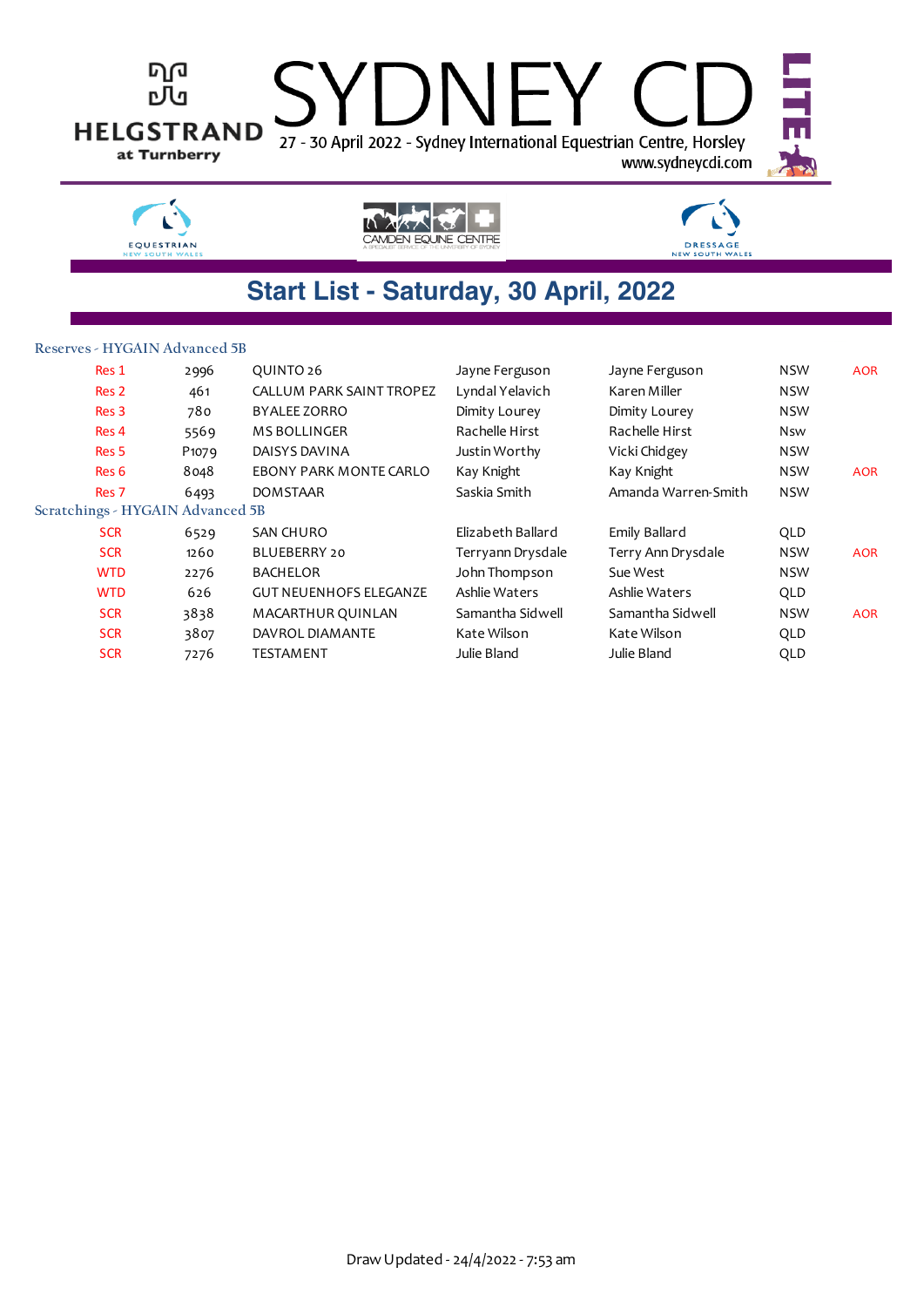



#### **Competition No: 26 Saturday, 30 April, 2022 - Arena 2A Schockemöhle Sports Advanced 5C**

**Judges: H: Julie Jones (NSW), C: Kristen Closson (NSW), B: Adam Reiss (VIC)**



| Time       | <b>No</b>        | <b>Horse</b>                 | <b>Rider</b>          | Owner                      | <b>State</b> | Div        |
|------------|------------------|------------------------------|-----------------------|----------------------------|--------------|------------|
| $8:30$ am  | 1957             | WPH SACHIO                   | Edwina Hutton-potts   | <b>Edwina Hutton-Potts</b> | <b>NSW</b>   |            |
| 8:40 am    | 2649             | <b>HIGHFIELDS SORIANO</b>    | Deborah Oliver        | Deborah Oliver             | VIC          |            |
| 8:49 am    | 2171             | <b>JOSELITO DE ARROYO</b>    | Andrew Buckley        | Andrew Buckley             | <b>NSW</b>   |            |
| 8:58 am    | 680              | <b>DON SAFIRO</b>            | Rebecca Haythorpe     | Georgia Haythorpe          | VIC          |            |
| 9:07 am    | 9240             | COORAMIN RIVIERA             | Nina Boyd             | Peta wilson                | <b>ACT</b>   |            |
| $9:16$ am  | 6548             | <b>BELCAM NOW AMOR</b>       | Jemma Heran           | Jemma Heran                | QLD          |            |
| $9:25$ am  | 494              | <b>GWANDALAN SNOWMAN</b>     | Deborah Fulwood       | Deborah Fulwood            | <b>NSW</b>   | <b>AOR</b> |
| $9:34$ am  | 3897             | SUGARLOAF AMNESTY            | Celeste Amezdroz      | Celeste Amezdroz           | <b>NSW</b>   |            |
| $9:43$ am  | 8860             | REVELWOOD QUEENS COUNTY      | Megan Keir            | Megan Keir                 | <b>NSW</b>   |            |
| $9:52$ am  | 663              | LETS SHOWTIME                | Sarah Hanslow         | Sarah Hanslow              | <b>NSW</b>   | <b>AOR</b> |
| 10:01 am   | 932              | <b>BELLA CASTANO GP</b>      | <b>Beth Turner</b>    | <b>Beth Turner</b>         | <b>NSW</b>   | <b>AOR</b> |
| 10:10 am   | 3709             | <b>BRIERLEY SUPER NOVA</b>   | Anwen Lovett          | Anwen Lovett               | <b>NSW</b>   | <b>AOR</b> |
| 10:18 am   |                  | <b>Break</b>                 |                       |                            |              |            |
| 10:40 am   | 775              | <b>DJIVIN</b>                | Jeremy Janjic         | Kathryn Janjic             | <b>NSW</b>   |            |
| 10:49 am   | 3518             | REVELWOOD ANIMATION          | Victoria Luxford      | Victoria Luxford           | <b>NSW</b>   | <b>AOR</b> |
| 10:58 am   | 1851             | <b>BC CHILLI PEPPER</b>      | Katina Smith          | Katina Smith               | <b>NSW</b>   |            |
| 11:07 am   | 9776             | <b>BELLVALE LEWIS</b>        | Mariette Van den berg | Mariette Van Den Berg      | <b>NSW</b>   | <b>AOR</b> |
| 11:16 am   | 485              | WINDERMERE ZEPHORA W         | Shanon Mckimmie       | Amanda Tivey               | VIC          |            |
| $11:25$ am | P <sub>200</sub> | SEAWYND COLORADO             | Alison Gill           | Emily MacKintosh           | <b>NSW</b>   |            |
| $11:34$ am | 2466             | <b>FRIBALDI</b>              | Matthew Dowsley       | Kylie Riddell              | <b>NSW</b>   |            |
| $11:43$ am | 1175             | ARNAGE ROYAL EDITION         | Martha Ulm            | Penelope Cobbold           | <b>NSW</b>   |            |
| 11:52 am   | 1234             | <b>BECKS GOLD II</b>         | Caroline Hooper       | Caroline Hooper            | <b>NSW</b>   |            |
| 12:01 pm   | 8203             | KARIZMAH BELLERINE           | Alexandra Vodermair   | Jenny Stock                | <b>NSW</b>   |            |
| 12:10 pm   | 8577             | <b>BC ROMANOV</b>            | Lexy Stansfield       | Lexy Stansfield            | <b>NSW</b>   |            |
| 12:19 pm   | 338              | SCARLATTI MIO VSR            | Emma Flavelle-watts   | Emma Flavelle-Watts        | QLD          |            |
| 12:28 pm   |                  | <b>Break</b>                 |                       |                            |              |            |
| $1:15$ pm  | 6790             | JAMES 008                    | John Potter           | Sharon Potter              | <b>NSW</b>   |            |
| $1:24$ pm  | 553              | <b>HB RHODIUM</b>            | Wendy Ward            | Wendy Ward                 | <b>NSW</b>   | <b>AOR</b> |
| $1:33$ pm  | 184              | <b>MSJ NEMO</b>              | Rozzie Ryan           | Rozzie Ryan                | NSW          |            |
| 1:42 pm    | 5169             | WINDHILL WISDOM              | Gary Lung             | Gary Lung                  | QLD          |            |
| $1:51$ pm  | 6129             | <b>HOLLANDS BEND SKYFALL</b> | Danielle Ffrench      | Amanda Clark               | <b>NSW</b>   |            |
| $2:00$ pm  | 551              | TARBURRA STORM HIT           | Kelly O'keeffe        | Kelly OKeeffe              | <b>NSW</b>   | <b>AOR</b> |
| 2:09 pm    | 6763             | <b>BELLARA BELVEDERE</b>     | Amanda Finnimore      | Amanda Finnimore           | QLD          | <b>AOR</b> |
| 2:18 pm    | 3601             | OPAL STAR OF OAKSIDE         | Kay Knight            | Kay Knight                 | <b>NSW</b>   | <b>AOR</b> |
| 2:27 pm    | 1004             | <b>MACARTHUR JENIRO</b>      | Jocelyn West          | Jocelyn West               | <b>NSW</b>   | <b>AOR</b> |
| 2:36 pm    | 17               | <b>TS WHITSUNDAY</b>         | Claire Wickins        | Claire Wickins             | <b>NSW</b>   |            |
| $2:45$ pm  | 1858             | QUARTERLAND                  | Sally Rizzuto         | Sally Rizzuto              | <b>NSW</b>   |            |
|            |                  |                              |                       |                            |              |            |